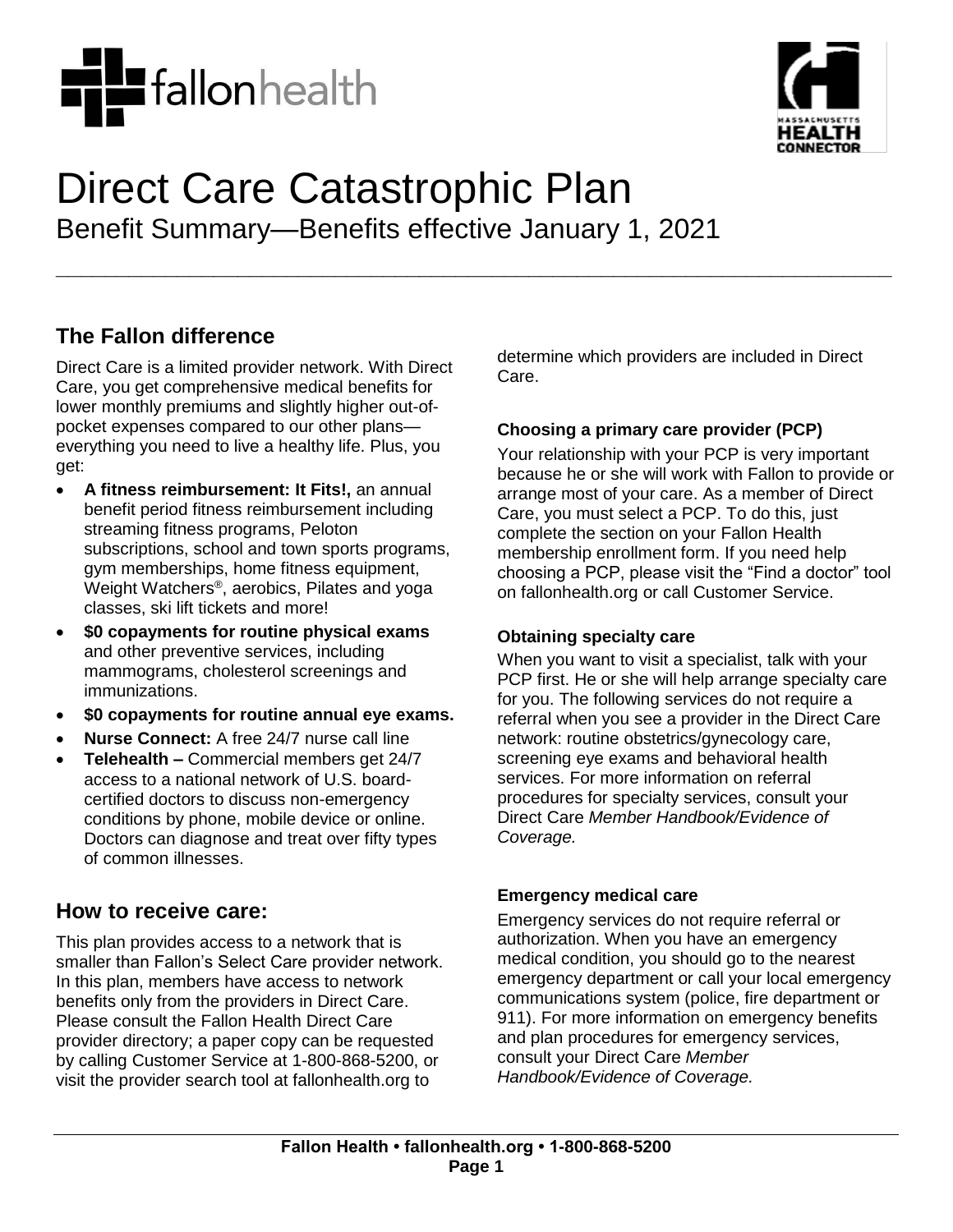| <b>Plan specifics</b>                                                                                                                                                                                                                                                                         |                                                                                          |
|-----------------------------------------------------------------------------------------------------------------------------------------------------------------------------------------------------------------------------------------------------------------------------------------------|------------------------------------------------------------------------------------------|
| <b>Benefit period</b>                                                                                                                                                                                                                                                                         |                                                                                          |
| The benefit period, sometimes referred to as a "benefit year," is the 12-month span of<br>plan coverage, and the time during which the deductible, out-of-pocket maximum and<br>specific benefit maximums accumulate.                                                                         | Varies by account                                                                        |
| <b>Deductible</b>                                                                                                                                                                                                                                                                             |                                                                                          |
| A deductible is the amount of allowed charges you pay per benefit period before<br>payment is made by the plan for certain covered services. The amount that is put<br>toward your deductible is calculated based on the allowed charge or the provider's<br>actual charge-whichever is less. | \$8,550 individual<br>\$17,100 family                                                    |
| <b>Embedded deductible</b>                                                                                                                                                                                                                                                                    |                                                                                          |
| Please note that once any one member in a family accumulates \$8,550 of services that<br>are subject to the family deductible, that individual member's deductible is considered<br>met, and that family member will receive benefits for covered services less any<br>applicable copayments. | \$8,550                                                                                  |
| Deductible carryover                                                                                                                                                                                                                                                                          |                                                                                          |
| Any deductible amount that is incurred by the member for services rendered during the<br>last three months of the benefit period will be applied toward the deductible for the next<br>benefit period. Deductible amounts are incurred as of the date of the service.                         | Included                                                                                 |
| Out-of-pocket maximum                                                                                                                                                                                                                                                                         |                                                                                          |
| The out-of-pocket maximum is the total amount of deductible, coinsurance and<br>copayments you are responsible for in a benefit period. The out-of-pocket maximum<br>also does not include your premium charge or any amounts you pay for services that<br>are not covered by the plan.       | \$8,550 individual<br>\$17,100 family                                                    |
| <b>Benefits</b>                                                                                                                                                                                                                                                                               | <b>Your cost</b>                                                                         |
| <b>Office</b>                                                                                                                                                                                                                                                                                 |                                                                                          |
| Routine physical exams (according to MHQP preventive guidelines)                                                                                                                                                                                                                              | \$0                                                                                      |
| Office visits (primary care provider)                                                                                                                                                                                                                                                         | 3 non-preventive visits at a<br>\$35 copayment, then covered<br>in full after deductible |
| Office visits (specialist)                                                                                                                                                                                                                                                                    | Covered in full<br>after deductible                                                      |
| Office visits (limited service clinics, e.g., Minute Clinic)                                                                                                                                                                                                                                  | Covered in full<br>after deductible                                                      |
| Routine eye exams (one every 12 months)                                                                                                                                                                                                                                                       | \$0                                                                                      |
| Telehealth (24/7 access to doctors to discuss non-emergency conditions by<br>phone, mobile app or online)                                                                                                                                                                                     | Covered in full<br>after deductible                                                      |
| Short-term rehabilitative services (60 visits per benefit period)                                                                                                                                                                                                                             | Covered in full<br>after deductible                                                      |
| Prenatal care                                                                                                                                                                                                                                                                                 | Covered in full<br>after deductible                                                      |
| <b>Preventive services</b><br>Tests, immunizations and services to help screen for diseases and improve early<br>detection when symptoms or diagnosis are not present                                                                                                                         | Covered in full                                                                          |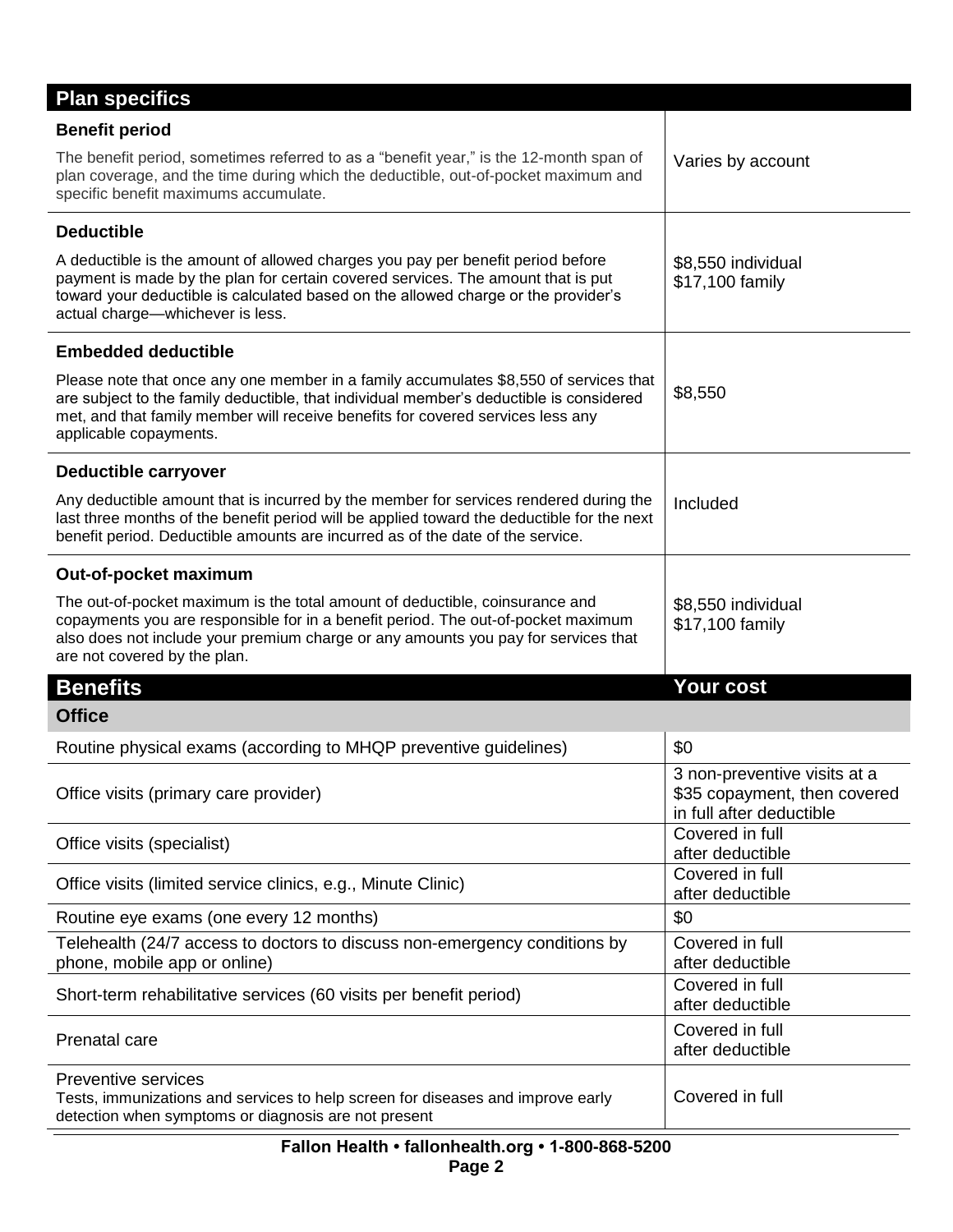| <b>Benefits</b>                                                                                                                                                                                               | <b>Your cost</b>                                               |  |
|---------------------------------------------------------------------------------------------------------------------------------------------------------------------------------------------------------------|----------------------------------------------------------------|--|
| <b>Office</b>                                                                                                                                                                                                 |                                                                |  |
| Diagnostic lab services<br>Tests and services that are intended to diagnose or check the status of a disease or<br>condition                                                                                  | Covered in full<br>after deductible                            |  |
| Diagnostic x-ray services<br>Tests and services that are intended to diagnose, check the status of, or treat a<br>disease or condition                                                                        | Covered in full<br>after deductible                            |  |
| Diagnostic other (EKG, ultrasound, colonoscopy, etc.)<br>Tests and services that are intended to diagnose, check the status of, or treat a<br>disease or condition                                            | Covered in full<br>after deductible                            |  |
| Imaging (CAT, PET, MRI, nuclear cardiology)                                                                                                                                                                   | Covered in full<br>after deductible                            |  |
| Chiropractic care                                                                                                                                                                                             | Covered in full<br>after deductible                            |  |
| <b>Prescriptions</b>                                                                                                                                                                                          |                                                                |  |
| Please note: Specialty medication that falls under the medical benefit will apply<br>towards your deductible. For more information, please contact Fallon's<br>Customer Service Department at 1-800-868-5200. | Tier 1/Tier 2/Tier 3/Tier 4                                    |  |
| Prescription drugs, insulin and insulin syringes                                                                                                                                                              | Covered in full<br>after deductible                            |  |
| Generic contraceptives and contraceptive devices                                                                                                                                                              | \$0<br>(30-day supply)                                         |  |
| Brand contraceptives with no generic equivalent (prior authorization required)                                                                                                                                | With prior authorization: \$0<br>(30-day supply)               |  |
| Brand contraceptives with a generic equivalent (prior authorization required)                                                                                                                                 | Tier 3: Covered in full<br>after deductible                    |  |
|                                                                                                                                                                                                               | Tier 4: Covered in full<br>after deductible<br>(30-day supply) |  |
| Prescription medication refills obtained through the mail order program                                                                                                                                       | Covered in full<br>after deductible                            |  |
| <b>Inpatient hospital services</b>                                                                                                                                                                            |                                                                |  |
| Room and board in a semiprivate room (private when medically necessary)                                                                                                                                       | Covered in full<br>after deductible                            |  |
| Physicians' and surgeons' services                                                                                                                                                                            | Covered in full<br>after deductible                            |  |
| Physical and respiratory therapy                                                                                                                                                                              | Covered in full<br>after deductible                            |  |
| Intensive care services                                                                                                                                                                                       | Covered in full<br>after deductible                            |  |
| Maternity care                                                                                                                                                                                                | Covered in full<br>after deductible                            |  |
| Eallon Hoalth . fallonhoalth org . 1-800-868-5200                                                                                                                                                             |                                                                |  |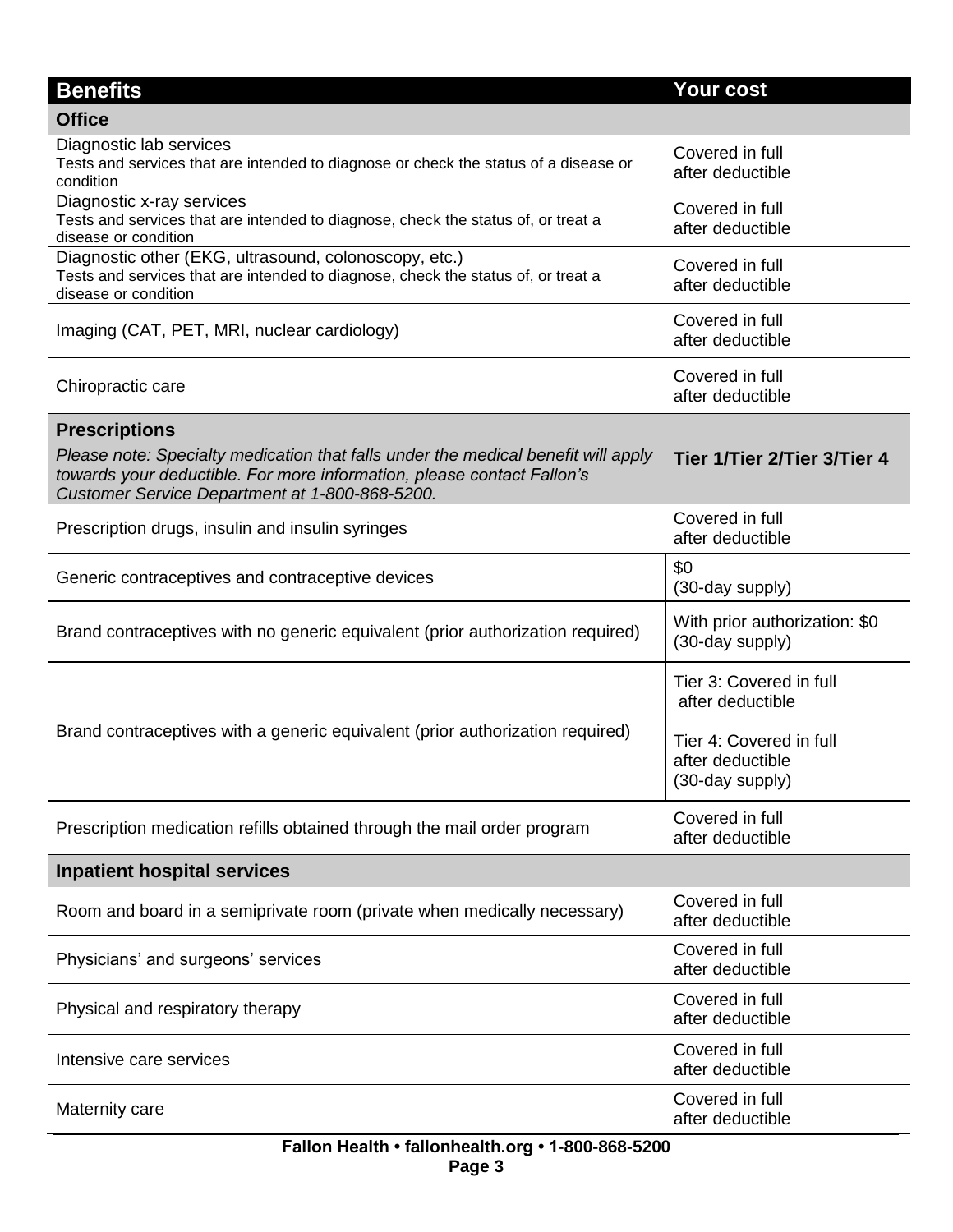| <b>Benefits</b>                                                                                                                                                                                                                                                                                                                                  | Your cost                           |
|--------------------------------------------------------------------------------------------------------------------------------------------------------------------------------------------------------------------------------------------------------------------------------------------------------------------------------------------------|-------------------------------------|
| <b>Same-day surgery</b>                                                                                                                                                                                                                                                                                                                          |                                     |
| Same-day surgery in a hospital outpatient or ambulatory care setting                                                                                                                                                                                                                                                                             | Covered in full<br>after deductible |
| <b>Emergencies</b>                                                                                                                                                                                                                                                                                                                               |                                     |
| Emergency room visit                                                                                                                                                                                                                                                                                                                             | Covered in full<br>after deductible |
| <b>Skilled nursing</b>                                                                                                                                                                                                                                                                                                                           |                                     |
| Skilled care in a semiprivate room                                                                                                                                                                                                                                                                                                               | Covered in full<br>after deductible |
| <b>Substance abuse</b>                                                                                                                                                                                                                                                                                                                           |                                     |
| Office visits                                                                                                                                                                                                                                                                                                                                    | Covered in full<br>after deductible |
| Detoxification in an inpatient setting                                                                                                                                                                                                                                                                                                           | Covered in full<br>after deductible |
| Rehabilitation in an inpatient setting                                                                                                                                                                                                                                                                                                           | Covered in full<br>after deductible |
| <b>Mental health</b>                                                                                                                                                                                                                                                                                                                             |                                     |
| Office visits                                                                                                                                                                                                                                                                                                                                    | Covered in full<br>after deductible |
| Services in a general or psychiatric hospital                                                                                                                                                                                                                                                                                                    | Covered in full<br>after deductible |
| <b>Other health services</b>                                                                                                                                                                                                                                                                                                                     |                                     |
| Skilled home health care services                                                                                                                                                                                                                                                                                                                | Covered in full<br>after deductible |
| Durable medical equipment                                                                                                                                                                                                                                                                                                                        | Covered in full<br>after deductible |
| Medically necessary ambulance services                                                                                                                                                                                                                                                                                                           | Covered in full<br>after deductible |
| <b>Value-added features</b>                                                                                                                                                                                                                                                                                                                      |                                     |
| It Fits!, an annual benefit period fitness reimbursement (including streaming<br>fitness programs, Peloton subscriptions, school and town sports programs,<br>gym memberships, new cardiovascular home fitness equipment, Weight<br>Watchers <sup>®</sup> , aerobics, Pilates and yoga classes)                                                  | \$150 individual<br>\$150 family    |
| The Healthy Health Plan! a program that supports members (subscriber and<br>spouse age 18 and older) in becoming, and staying, healthy. Simply fill out the<br>health assessment, receive a personalized health report and then take<br>advantage of all the tools available, including health coaching, to help you<br>reach your health goals. | Included                            |
| Oh Baby!, a program that provides prenatal vitamins, a convertible toddler car<br>seat, electric breast pump and other "little extras" for expectant parents-all at<br>no additional cost.                                                                                                                                                       | Included                            |
| Fallon SmartShopper cost transparency tool and incentive program                                                                                                                                                                                                                                                                                 | Included                            |
| Free 24/7 nurse call line                                                                                                                                                                                                                                                                                                                        | Included                            |
|                                                                                                                                                                                                                                                                                                                                                  |                                     |